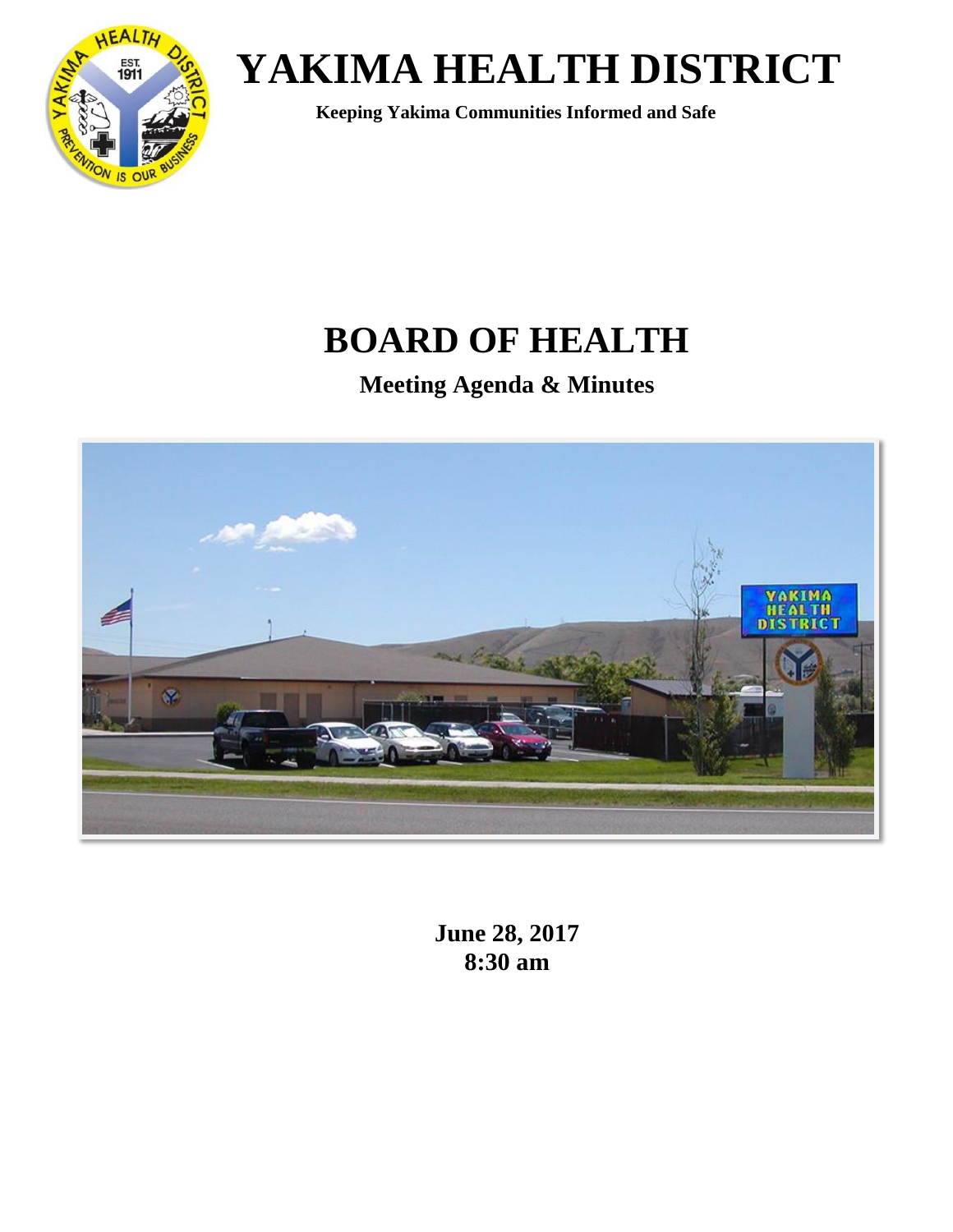

 **Keeping Yakima Communities Informed and Safe**

### **Board of Health**

### **Agenda**

Wednesday, June 28, 2017

- 1. Call meeting to order: 8:30a.m.
- 2. Introduction of guests and/or staff
- 3. Audience Participation:
- 4. **Consent Agenda: Motion** to approve all items listed with an asterisk **(\*)** are considered routine by the Health Board and will be enacted by one motion. There will be no separate discussion of these items unless a Board Member requests, in which event the item will be removed from the Consent Agenda and considered in its normal sequence on the agenda.

**\*** May 31, 2017 Yakima Health District (YHD) Board of Health minutes **\*** Payment of accounts payable and payroll issued in May 2017 in the amount of \$417,931.95

- 5. **Financial Report:** Chase Porter (please see pages 8-13)
- 6. **Motion** to approve the Preliminary Financial Report for the month of May 2017
- 7. **Board Business:** André Fresco
	- a. YHD involvement with the Blue Zones initiative
	- b. Update on support to the Sheriff's Office (Naloxone and Medication Take-Back)
	- c. Potential YHD emergency preparedness investment in State Fair Park
	- d. Discussion of YHD support for City of Yakima commercial kitchen/business incubator
- 8. Health Officer: Dr. Chris Spitters
- 9. Chief Operating Officer: Ryan Ibach
- 10. Public Health Partnerships: Lilian Bravo
- 11. Disease Control: Melissa Sixberry
- 12. Environmental Health: Ryan Ibach
- 13. Other Business:
- 14. Adjourn:

### **Upcoming Board of Health Meetings**

July 26, 2017 8:30 a.m.

August 30, 2017 8:30 a.m.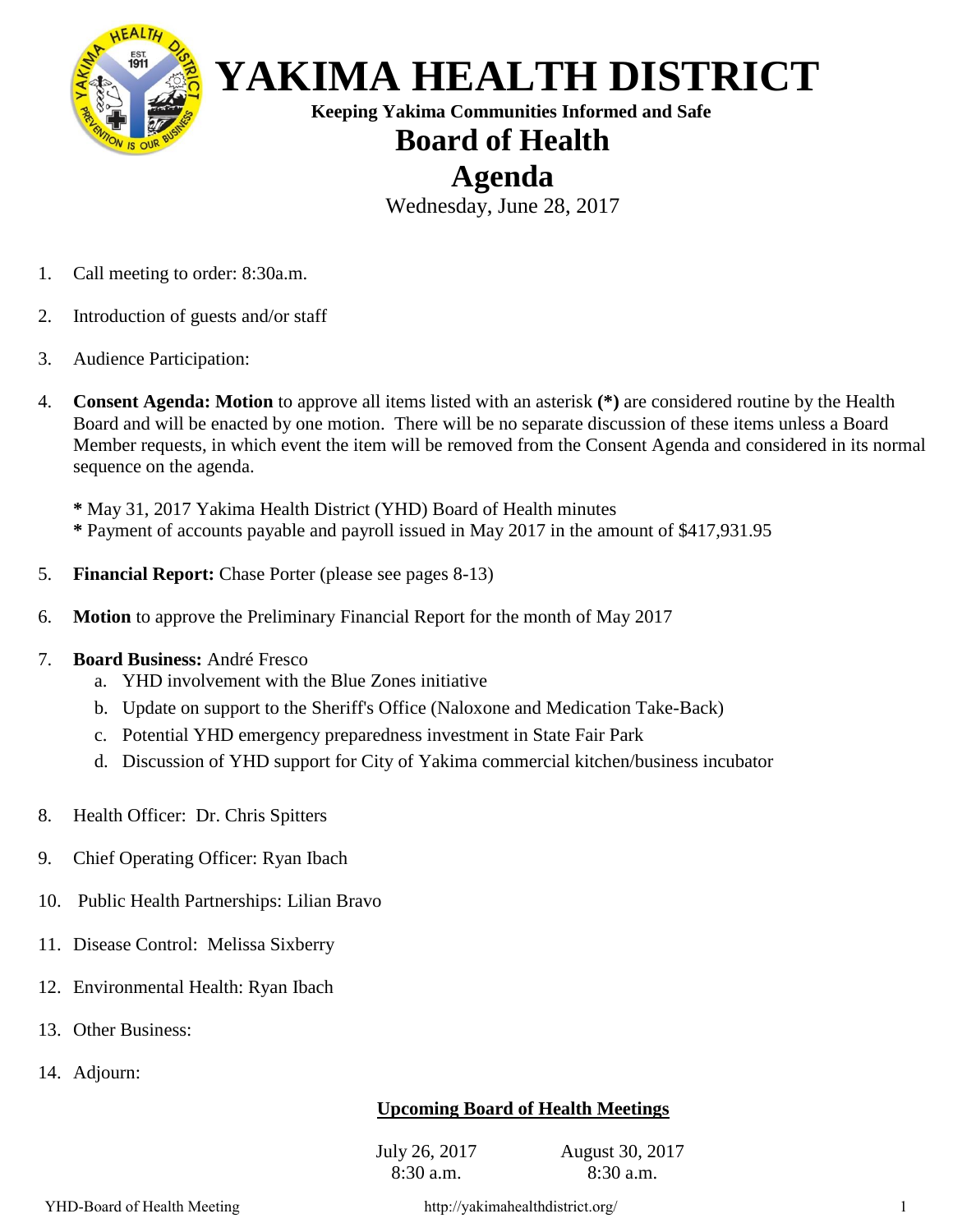

Keeping Yakima Communities Informed and Safe

### **Board of Health Minutes**

May 31, 2017

1. Meeting called to order by Board Chair, Gail Weaver, at 8:30 am

#### **PRESENT**

**ABSENT**

Maureen Adkison, Yakima City Council

Ron Anderson, Commissioner Rand Elliott, Commissioner Barbara Harrer, Mayor, Town of Harrah Gail Weaver, Citizen Member, Board Chair Mike Leita, Commissioner Jesse Farias, Citizen Member

**Yakima Health District (YHD) STAFF**

Lilian Bravo Dave Cole Orlantha Coleman Kira Johnson Janice Corbin Andre Fresco Ryan Ibach Chase Porter Melissa Sixberry Dr. Chris Spitters

**GUESTS AND PRESS** Amy Heitstuman - Intern

2. **WELCOME AND INTRODUCTIONS,** Lilian Bravo, the new Yakima Health District (YHD) Director of Public Health Partnerships, is a Yakima native, recently relocated from Olympia having worked with the Washington Association of Community and Migrant Health Centers. Kira Johnson is our new temporary Public Health Technician and will be part of the team supporting the front desk demands. Amy Heitstuman is our new YHD intern for the next month and a half. Her current full time employment is at the Sunnyside Community Hospital. Amy is currently completing her Bachelor of Science in public health through National University online.

#### 3. **AUDIENCE PARTICIPATION-None**

#### 4. **CONSENT AGENDA: MOTION**

| <b>MOTION:</b> Gail Weaver asked the Board members to approve the May | <b>FIRST:</b> Mike Leita    |
|-----------------------------------------------------------------------|-----------------------------|
| 31, 2017 Yakima Health District Consent Agenda                        | <b>SECOND: Jesse Farias</b> |
|                                                                       | $\checkmark$ Approved       |
|                                                                       | $\Box$ Declined             |
|                                                                       | $\Box$ Amend                |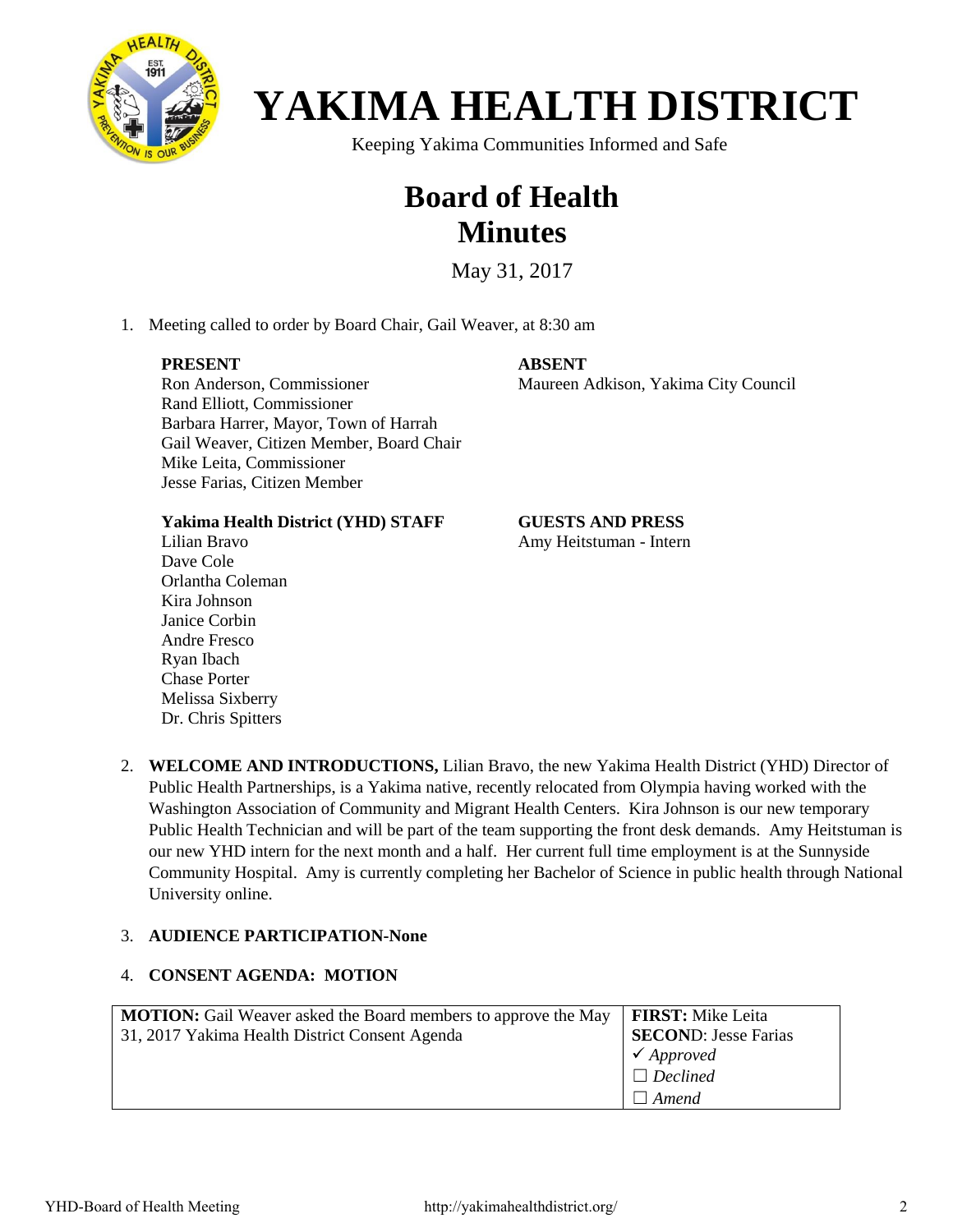

Keeping Yakima Communities Informed and Safe

#### **The following items were adopted upon approval of the consent agenda:**

- April 26, 2017 Yakima Health District Board of Health Minutes
- Approval of accounts payable and payroll issued in April 2017 in the amount of \$487,522.36

#### 5. **BUDGET REPORT**: Chase Porter

#### **April 2017**

We had a monthly gain at about \$31K bringing our year-to-date up to approximately \$99K. As our staffing is up, we will see less monthly gains.

- Annual budgeted revenues and expenditures are \$5.9M and \$5.8M, respectively.
- April Year-to-Date budgeted revenue and expenditures are both 1.9M, respectively.
- April Year-to-Date actual revenue and expenditures are \$1.8M and \$1.7M, respectively.

|  | 6. MOTION: Gail Weaver, BOH Chair motion to approve the<br>preliminary financial report for the month of April 2017 | <b>FIRST: Rand Elliott</b><br><b>SECOND: Barbara Harrer</b><br>$\checkmark$ Approved<br>$\Box$ Declined<br>$\Box$ Amend |
|--|---------------------------------------------------------------------------------------------------------------------|-------------------------------------------------------------------------------------------------------------------------|
|--|---------------------------------------------------------------------------------------------------------------------|-------------------------------------------------------------------------------------------------------------------------|

#### 7. **BOARD BUSINESS:** Andre Fresco, YHD Executive Director

#### **Medication Takeback Update**

• The Yakima County Sheriff is interested in cultivating a relationship with YHD to support proper disposal of illicit drugs in our community. There is a medication disposal drop off site that is secure, then picked up by law enforcement and incinerated. The Sheriff is interested in expanding the program into Zillah and possibly other locations. The Sheriff is working with Safe Yakima Valley with Carmen Mendez. The medication disposal containers are not expensive in the long-term planning, approximately \$800. Andre communicated value in considering using YHD funds to support securing the disposal containers. The containers would be in controlled, secure locations, i.e. City Hall. There may be an opportunity to reach out to Yakima Valley Council of Government to partner, communicate and offer the program to other surrounding cities.

#### • **US President's Proposed FY 2018 Budget**

Andre shared that the President's proposed budget indicates a strategy of changing the investments that are made in this country. There is a lot of discussion about changes to how states are funded across several programs including health and human services. There will be changes coming at the federal level which will be vetted through Congress that impact Medicaid and Community Development Block Grants (CDBG). There is discussion about funding states with large block grants. We may see change in the type of funding we receive in the programs that the Yakima Health District provides. Andre stated that due to the value in our current staff, he would like to work to ensure that staff who might be funded through programs that experience reduced funding are cross-trained to transfer into different programs to retain staff and maintain business efficiencies.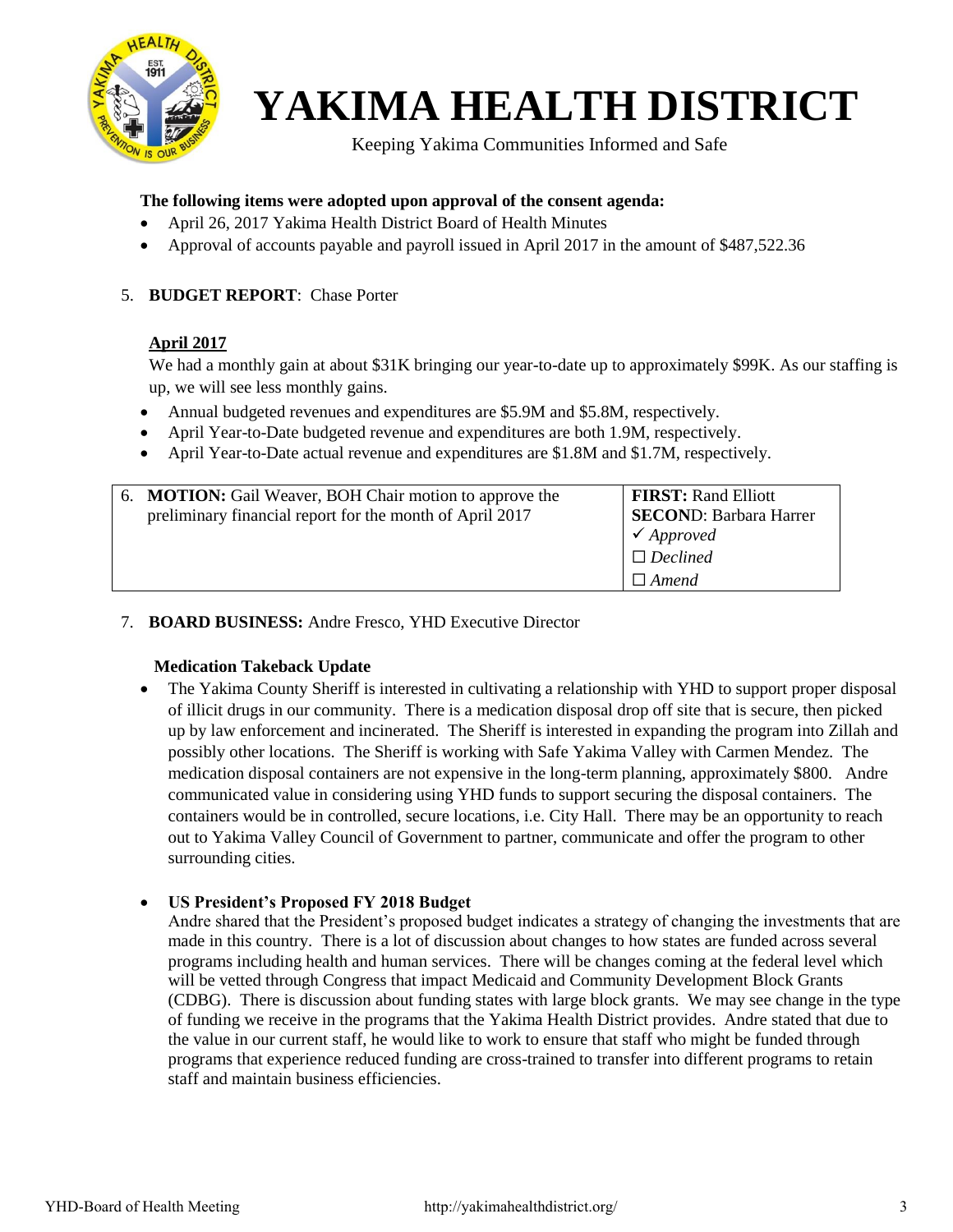

Keeping Yakima Communities Informed and Safe

**Accomplishments in Environmental Health Division –** PowerPoint Presentation by Andre Fresco

• Andre reintroduced the YHD strategic plan which includes strengthening YHD's ability to reach our community partners, strengthen our mandated services, and be a more efficient and effective organization. The purpose is to strengthen YHD's ability to do our best work and strengthen our identity in the community. Andre communicated that YHD exists to be a partner with individuals, clients and providers. Andre shared the Yakima Health District's accomplishments and challenges within the Environmental Health Division, attributing successes to the current EH Director Dave Cole and his predecessor, Ryan Ibach. Andre also responded to last month's request to provide additional data on Yakima County's health ranking trend over the past several years from 2010 to the present.

#### 8. **HEALTH OFFICER**: Dr. Chris Spitters

#### **Pertussis (whooping cough),**

• We are experiencing an outbreak of pertussis, connected primarily to cases in two school systems in the lower valley. Waves of increased transmission tend to occur every 3-5 years, with case counts during peak years exceeding 100-200 cases (sometimes more). Our goal is to shorten the duration and height of the curve. This is not a statewide trend to date. Melissa Sixberry and Denny Flodin-Hursh have doing excellent work managing the case investigation and facilitating preventative antimicrobial therapy for exposed people.

#### **Measles and Mumps**: Vaccine preventable diseases

Statewide, mumps cases seem to be decreasing. Yakima County has been relatively unaffected.

Dr. Spitters extended gratitude to the YHD team, stating that his role is highly supported by others who carry out some of the detailed tasks.

#### **National and Global Update**

- The US Army came up with a vaccine for Zika. They have a license to make and sell the Zika vaccine to Sanofi Pasteur, one of the world's largest vaccine makers. The vaccine has been tested and shown to work, it is anticipated that the vaccine might be available in the next few years.
- The Democratic Republic of Congo is currently experiencing an Ebola outbreak.

#### 9. **CHIEF OPERATING OFFICER**: Ryan Ibach,

• Executive Leave Policy that was discussed during the executive session requires formal board approval.

| <b>MOTION:</b> Gail Weaver, BOH Chair motion to approve the Executive | <b>FIRST: Barbara Harrer</b> |
|-----------------------------------------------------------------------|------------------------------|
| Leave, Policy $\#2017-1$                                              | <b>SECOND:</b> Ron Anderson  |
|                                                                       | $\checkmark$ Approved        |
|                                                                       | $\Box$ Declined              |
|                                                                       | $\Box$ Amend                 |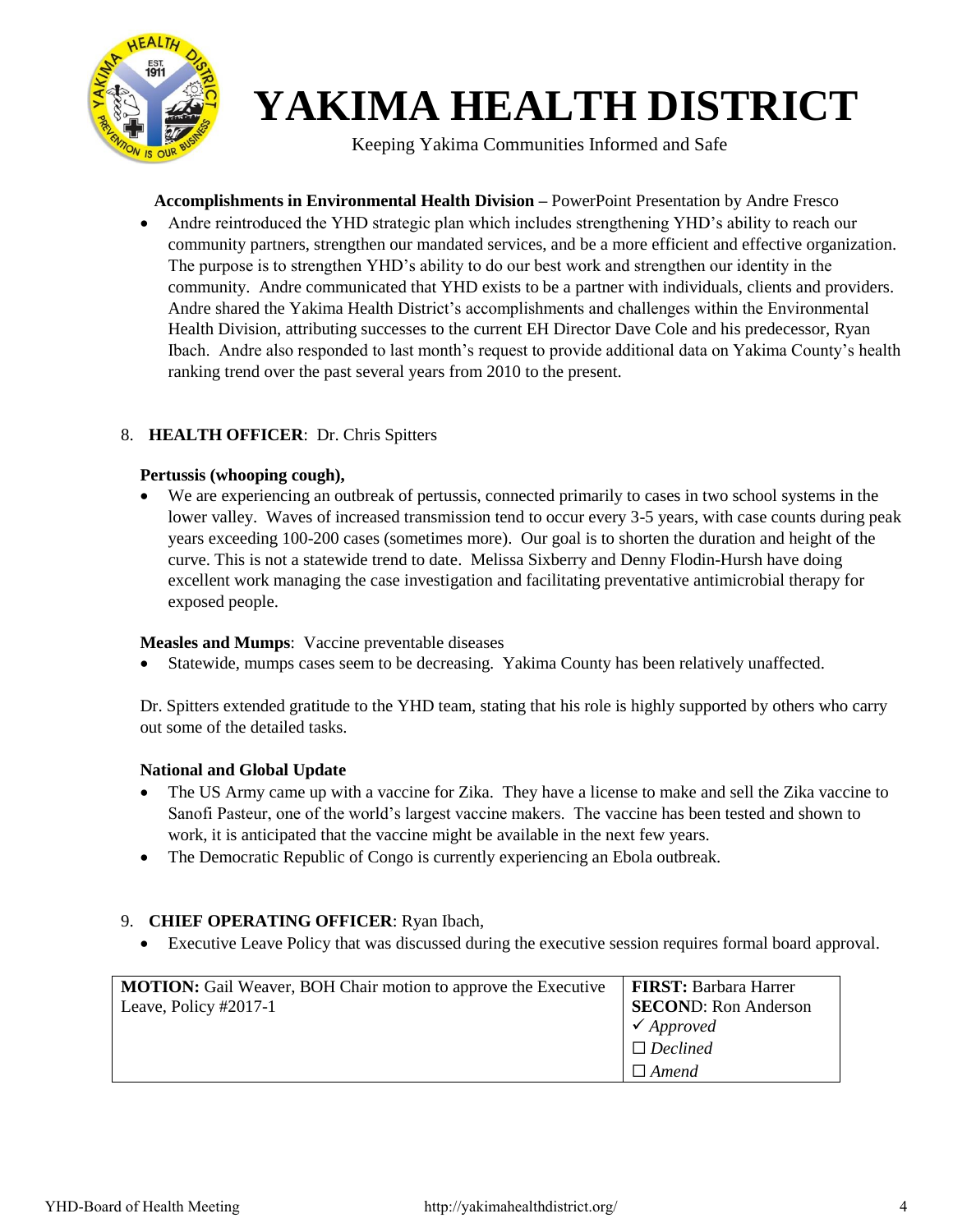

Keeping Yakima Communities Informed and Safe

- Ryan presented the new YHD Organizational Chart- Ryan will send digital copies to Board of Health members. Ryan provided clarification on how the Community Health Division is now separated into two categories. Disease Control under the directorship of Melissa Sixberry and Public Health Partnerships, under the directorship of Lilian Bravo.
- **Public Health Partnerships Division** manages the Breast, Cervical, Colon Health Program (BCCHP) and will be leading community partnership development by going into schools and stores. Education on healthy food choices and exercise programs will be provided in conjunction with the Snap Ed Program. Outreach will include Gun Safety, Infant Death Review and Teenage Suicide Prevention.
- **Disease Control Division** manages STD, tuberculosis and communicable disease prevention services. The goal will be to educate on preventative measures in schools and programs like Sundown M Ranch.
- The goal of both departments will be to implement a continued cross-training program, so that Community Health Specialists, Public Health Specialists, and Public Health Technicians in either division can provide a continuity of service. The Yakima Health District is committed to continued cross training within these divisions. YHD added a Community Health Specialist role to the Disease Control Division which is being filled by Emily Contreras.

*[ Mike Leita requested a copy of YHD Director's Job Descriptions along with a copy of the YHD organizational chart]*

### 10. **PUBLIC HEALTH PARTNERSHIPS**: Ryan Ibach

### **Snap Ed Program**

• The Yakima Health District is interested in identifying service gaps among other groups who also provide services within the Snap Ed Program. To identify service gaps, YHD will collaborate with schools, cities and other groups. YHD will continue shelf talkers in stores like Fiesta Foods and Wray's Thriftway. Lilian and her staff will continue conversations and work to promote healthy eating.

### **BCCHP**

• Cathy Lopez and Jessica Van Doren were recognized for outstanding service in maintaining healthy communities. The YHD Breast, Cervical, Colon Health Program services were provided at the Farm Worker Housing to about 40 men and women.

#### 11. **DISEASE CONTROL**: Melissa Sixberry **Campylobacter**

• There has been an influx in our campylobacter cases. Last month there were 3 cases; a total of 14 for the month. One of our goals in collaboration with Public Health Partnerships will be to educate on food borne illness prevention to reduce occurrences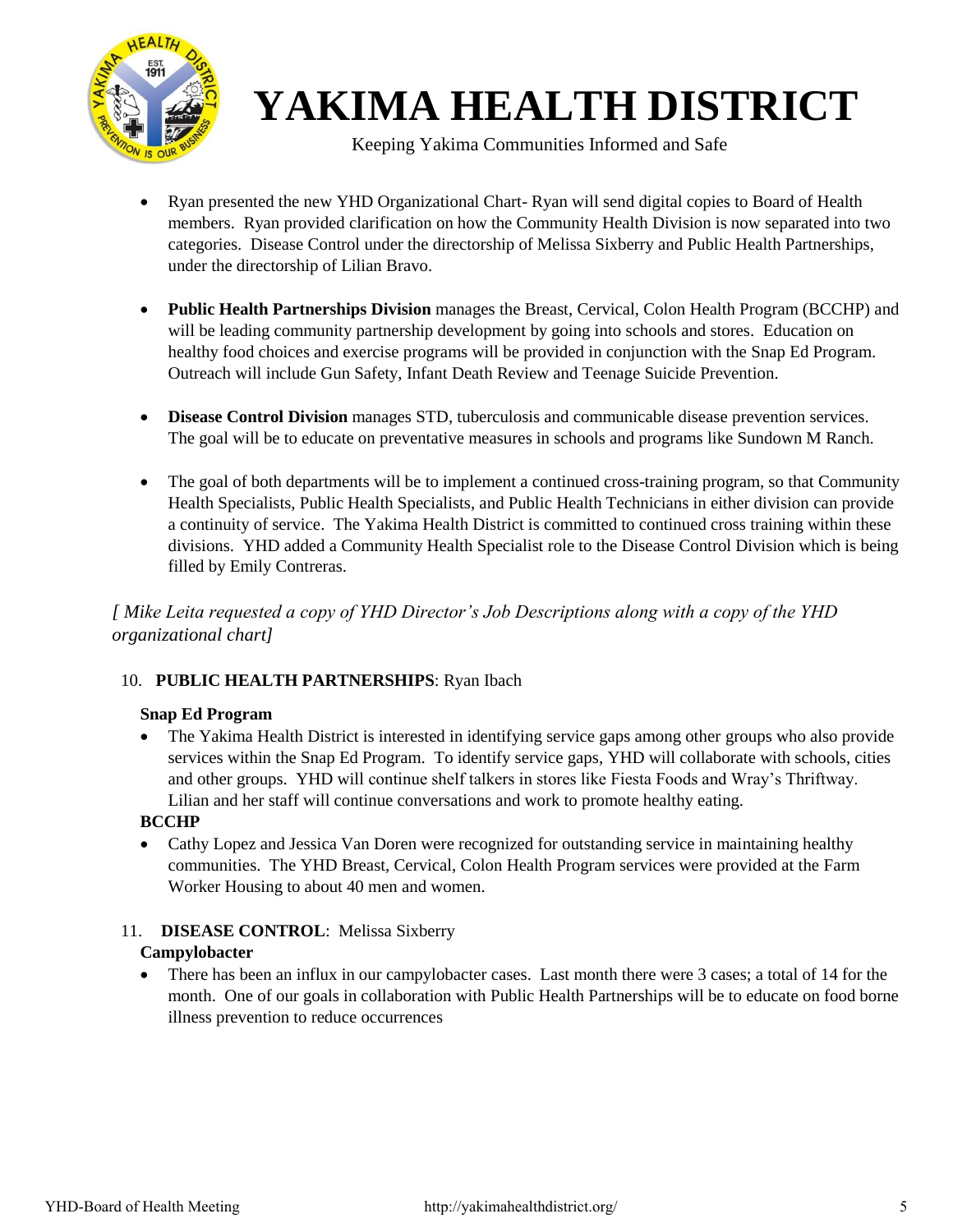

Keeping Yakima Communities Informed and Safe

#### **Pertussis (whooping cough),**

• April 14, 2017 was our first case of Pertussis. We currently have 33 probable-confirmed cases mostly in Granger and Sunnyside School District. Denny, Laura and Melissa have been working diligently to keep those cases isolated. YHD Disease Control staff have been working with physicians in the sited areas to get treatment to the families.

#### 12. **ENVIRONMENTAL HEALTH**: Dave Cole

#### **City of Mabton**

• The City of Mabton is experiencing water system challenges and is currently under a recommended boil water advisory. One of the existing well's pumps was not operating at full capacity and was substituted for an alternative well which is not current on all its testing. There is no known contamination, but the well has not been tested and therefore as a precautionary measure is on a boil water advisory. YHD is in contact with the Mayor and the Department of Health Drinking Water Office with anticipated results on the status of the test available today May 31, 2017. The YHD environmental health staff have been in communication with all the food services to help vendors understand all the precautions that need to be taken to ensure safety such as handwashing, providing bottled water, boiling water and produce prep. YHD contacted each food service and the schools in Mabton.

#### **Mobile Food Units**

• YHD is working with vendors to regulate use of their required commissary kitchen, which is where the food is prepped, cooled, fresh water is received and waste water dumped. We have had cases of vendors preparing food in their private homes which is a forbidden practice. Addressing this problem requires multiple inspections by environmental health staff to confirm location of food preparation. When there are findings, YHD revokes their food license, where the vendor must come in for an office visit for instruction on corrective practices to reopen.

#### **Ground Water Advisory Committee-GWAC**

• As a county plan to address the nitrate issue is developed by the GWAC, Dave will continue to bring updates to the Board of Health. The plan will most likely have implications for YHD and requests of YHD in the form of water testing, and the development of an operation and maintenance plan for on-site septic systems.

#### 13. **OTHER BUSINESS**:

Gail requested that Dave communicate to the Environmental Health staff how appreciative the Board is of all the outcomes the EH team has been able to accomplish.

Gail also congratulated Andre Fresco on five years with the Yakima Health District, inclusive of the positive changes, and thanked the Board members for being diligent in coming to the Board of Health meetings.

Gail Weaver, BOH Chair, adjourned the meeting at 9:57a.m.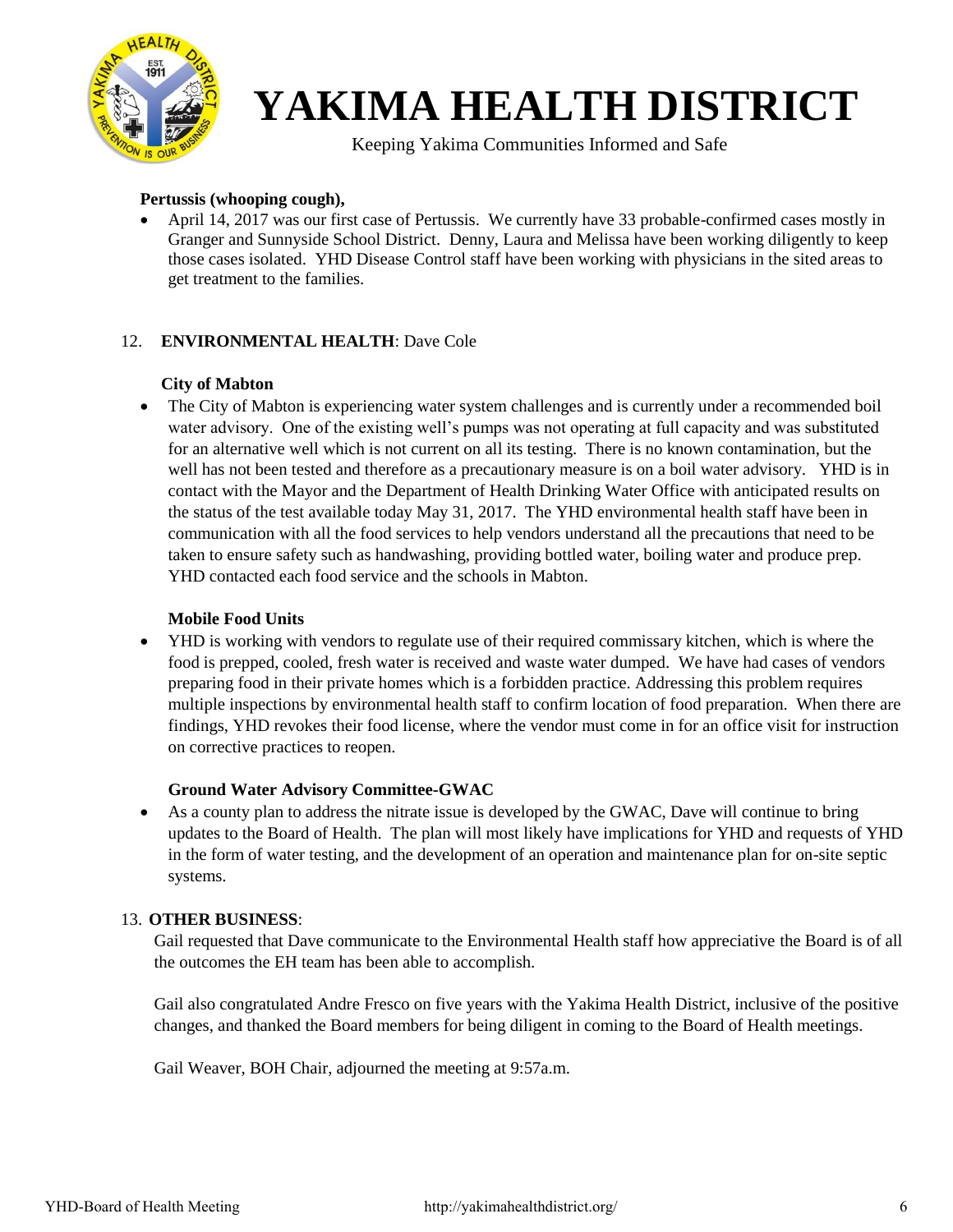### **YAKIMA HEALTH DISTRICT BOARD OF HEALTH**

### **VOUCHERS APPROVAL**

 $\overline{\phantom{a}}$ 

The following vouchers/warrants are approved for payment:

 $\Gamma$ 

| A/P Batch & Cash Voucher#       | <b>Amount</b> |              |
|---------------------------------|---------------|--------------|
| 373434 5/15/17                  | \$145,480.11  |              |
| 373866 5/31/17                  | \$108,526.99  |              |
| 373901 5/31/17                  | $-5524.91$    |              |
| 374235 5/31/17                  | \$13.85       |              |
| Indirect Costs- Yakima County   | \$1,251.25    |              |
| <b>GIS Fixed Cost</b>           | \$555.25      |              |
| <b>Purchasing Service Cost</b>  | \$26.50       |              |
| <b>Technology Services Cost</b> | \$13,010.25   |              |
| Inter-fund 107105               | \$1,260.86    |              |
| Inter-fund 107148               | \$311.68      |              |
| Inter-fund 107252               | \$45.00       |              |
| Total Claims & Warrants, above  |               | \$269,956.83 |
| Payroll Remittance to Key Bank  |               |              |
| B#107129                        | \$51,468.96   |              |
| 86377                           | \$144,891.47  |              |
| 86466                           | $-54,421.62$  |              |
| 86471                           | $-53,895.00$  |              |
| 86473                           | $-539,258.30$ |              |
| 107390                          | $-$810.39$    |              |
|                                 |               |              |
| <b>Total Payroll</b>            |               | \$147,975.12 |
| <b>TOTAL PAYMENTS</b>           |               | \$417,931.95 |

All of the above are approved for payment in the amount of **\$417,931.95** this 28th day of June, 2017.

**\_\_\_\_\_\_\_\_\_\_\_\_\_\_\_\_\_\_\_\_\_\_\_\_\_\_\_\_**

#### **Board of Health Chair**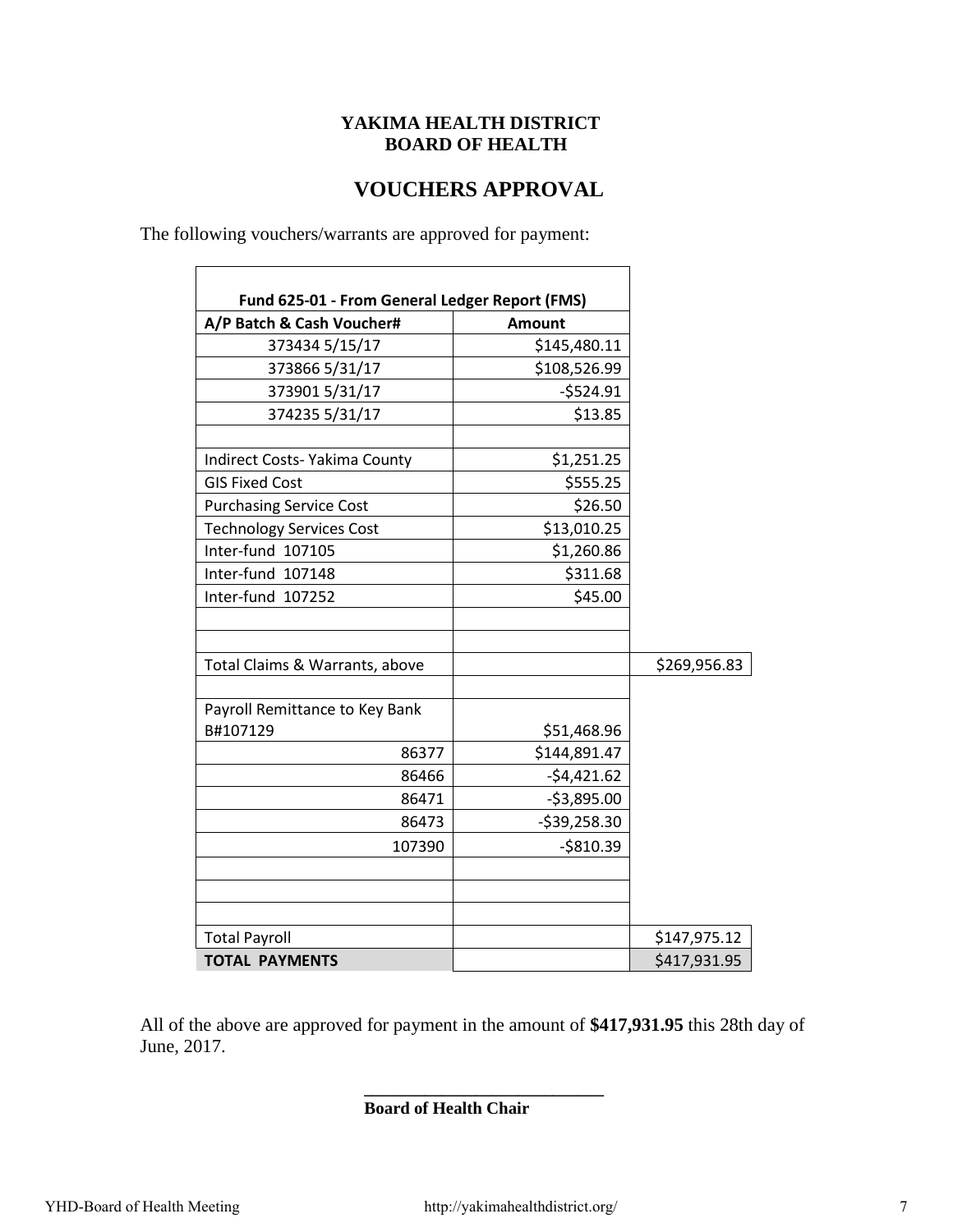

Yakima Health District 1210 Ahtanum Ridge Drive Union Gap, WA 98903 Phone (509) 249-6549 Fax (509) 249-6649

**YAKIMA COUNTY HEALTH DISTRICT**

**For the month of May 2017**

### **REVIEW OF PRELIMINARY FINANCIAL STATEMENTS**

#### **41.67% OF THE BUDGET**

| Year to date: as of April 2017     | Net Income (Loss)        |    | 99,813                   |  |
|------------------------------------|--------------------------|----|--------------------------|--|
| For the Month of May 2017- ACTUALS | <b>Net Income (Loss)</b> |    | 45,691                   |  |
| subtotal                           |                          | £. | 145,504                  |  |
| prior period adjustment            |                          |    | $\overline{\phantom{0}}$ |  |
|                                    |                          |    |                          |  |
| Year to date: as of May 2017       | <b>Net Income (Loss)</b> |    | 145,504                  |  |

#### **Budget to Actual comparison- Year to date as of 5/31/2017**

|                                                  | Revenue                                                 |        | <b>Expenditures</b>                                         |        |
|--------------------------------------------------|---------------------------------------------------------|--------|-------------------------------------------------------------|--------|
| Fiscal Year 2017 Total Adopted Budget            | 5,912,754                                               |        | 5,808,301                                                   |        |
| <b>Allocated Budget YTD</b>                      | 2,463,648                                               |        | 2,420,125                                                   |        |
| Budget % to total adopted budget                 | 41.67%                                                  |        | 41.67%                                                      |        |
| Subtotals Actuals                                | 2,317,844                                               | 39.20% | 2,095,087                                                   | 36.07% |
| Actuals - Pass Thru Programs (Indirect Costs)    | 0                                                       |        | 77,253                                                      | 1.33%  |
| <b>Total Actuals</b>                             | 2,317,844                                               |        | 2,172,340                                                   |        |
| Total actuals % to total adopted budget          | 39.20%                                                  |        | 37.40%                                                      |        |
| Actual compared to total adopted budget          | (3,594,910)                                             |        | (3,635,961)                                                 |        |
| <b>Actual compared to allocated budget - YTD</b> | (145, 803)                                              |        | (247, 786)                                                  |        |
| As of May 30, 2017                               | Actual Revenue is<br>less than budget by<br>this amount |        | Actual Expenditure is<br>less than budget by<br>this amount |        |

http://yakimahealthdistrict.org/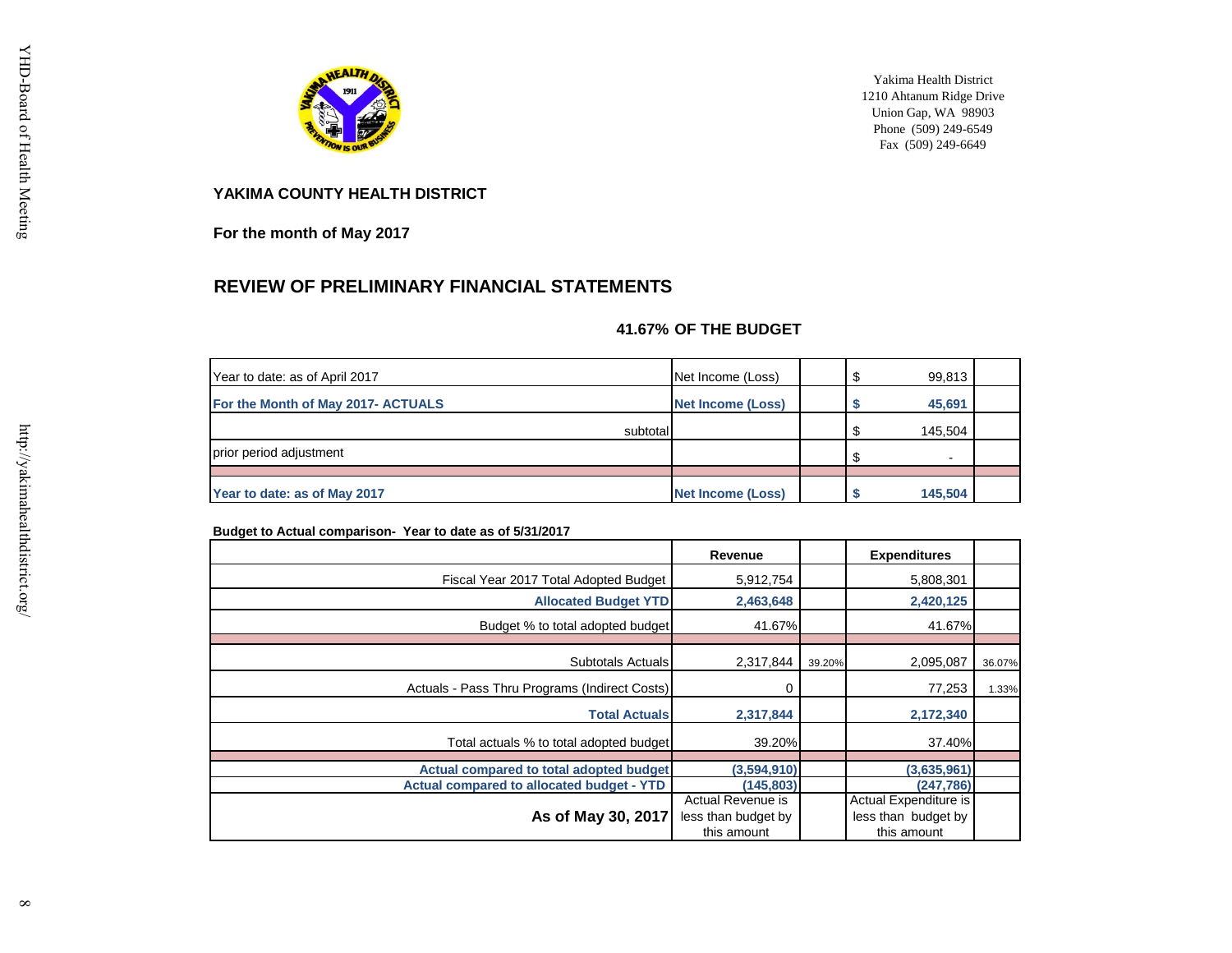

**B** 

#### HEALTH DA **Yakima Health District Income Statement**

| May 2017                                |                          | <b>Monthly</b> |                   |                | Year-to-Date  |                   | Year-End    |           |  |  |
|-----------------------------------------|--------------------------|----------------|-------------------|----------------|---------------|-------------------|-------------|-----------|--|--|
|                                         |                          |                |                   |                |               |                   |             | 7 Mo's    |  |  |
|                                         | Actual                   | <b>Budget</b>  | <b>Difference</b> | Actual         | <b>Budget</b> | <b>Difference</b> | 2017 Budget | Remaining |  |  |
| Revenue                                 |                          |                |                   |                |               |                   |             |           |  |  |
| <b>Public Health Funding</b>            | 87,707                   | 87,707         | $\mathbf 0$       | 438,534        | 438,534       | $\mathbf 0$       | 1,052,481   | 613,947   |  |  |
| Federal                                 | 20,800                   | 61,715         | (40, 915)         | 239,630        | 308,576       | (68, 946)         | 740,582     | 500,952   |  |  |
| State                                   | 20,554                   | 14,796         | 5,758             | 74,432         | 73,980        | 451               | 177,553     | 103,121   |  |  |
| Yakima County                           | 12,500                   | 12,500         |                   | 62,500         | 62,500        |                   | 150,000     | 87,500    |  |  |
| Fees, Permits Licensing                 | 132,646                  | 103,111        | 29,534            | 515,383        | 515,557       | (175)             | 1,237,337   | 721,954   |  |  |
| <b>Developmental Disabilities</b>       | 189,169                  | 209,567        | (20, 398)         | 938,469        | 1,047,834     | (109, 365)        | 2,514,801   | 1,576,332 |  |  |
| Investment Income                       | 5,666                    | 3,333          | 2,332             | 48,897         | 16,667        | 32,230            | 40,000      | (8, 897)  |  |  |
| Other                                   |                          |                |                   |                |               |                   |             |           |  |  |
| <b>Total Revenue</b>                    | 469,042                  | 492,730        | (23, 688)         | 2,317,844      | 2,463,648     | (145, 803)        | 5,912,754   | 3,594,910 |  |  |
| <b>Expenses</b>                         |                          |                |                   |                |               |                   |             |           |  |  |
| Salaries & Wages                        | 136,575                  | 149,069        | (12, 494)         | 647,677        | 745,343       | (97,666)          | 1,788,823   | 1,141,146 |  |  |
| <b>Benefits-Direct</b>                  | 50,969                   | 54,503         | (3,534)           | 244,174        | 272,517       | (28, 343)         | 654,040     | 409,866   |  |  |
| Payroll Expense                         | 187,544                  | 203,572        | (16, 028)         | 891,851        | 1,017,860     | (126,009)         | 2,442,863   | 1,551,012 |  |  |
| Advertising                             |                          | 5,719          | (5,719)           | 3,343          | 28,595        | (25, 252)         | 68,627      | 65,284    |  |  |
| <b>BOH Meeting Supplies</b>             | 14                       | 46             | (32)              | 256            | 229           | 27                | 550         | 294       |  |  |
| <b>Computer Expense</b>                 | 460                      |                | 460               | 460            |               | 460               |             | (460)     |  |  |
| Copies & Printing                       | 4,362                    | 1,814          | 2,548             | 11,922         | 9,068         | 2,854             | 21,763      | 9,841     |  |  |
| <b>Employee Recongition</b>             | 19                       | 42             | (23)              | 39             | 208           | (170)             | 500         | 461       |  |  |
| <b>Janitorial Services</b>              | 3,626                    | 2,512          | 1,114             | 11,993         | 12,560        | (567)             | 30,144      | 18,151    |  |  |
| <b>Janitorial Supplies</b>              | $\overline{\phantom{a}}$ | 167            | (167)             | 1,409          | 833           | 575               | 2,000       | 591       |  |  |
| Membership Dues                         |                          | 1,301          | (1, 301)          | 11,835         | 6,505         | 5,330             | 15,611      | 3,776     |  |  |
| <b>Office Supplies</b>                  | 956                      | 815            | 141               | 7,113          | 4,075         | 3,038             | 9,781       | 2,668     |  |  |
| <b>Operating Supplies</b>               | 1,254                    | 1,126          | 128               | 3,919          | 5,630         | (1,710)           | 13,511      | 9,592     |  |  |
| Postage                                 | 551                      | 653            | (101)             | 3,602          | 3,263         | 339               | 7,830       | 4,228     |  |  |
| Telephone                               | 1,759                    | 1,795          | (37)              | 8,946          | 8,977         | (31)              | 21,545      | 12,599    |  |  |
| Professional Services - Accounting      | 3,900                    | 333            | 3,567             | 9,626          | 1,667         | 7,959             | 4,000       | (5,626)   |  |  |
| Professional Services - County Indirect | 1,251                    | 1,251          |                   | 6,256          | 6,256         |                   | 15,015      | 8,759     |  |  |
| Professional Services - Health Officer  | 5,780                    | 7,083          | (1, 303)          | 25,373         | 35,417        | (10, 044)         | 85,000      | 59,628    |  |  |
| Professional Services - Legal           | 45                       | 1,427          | (1, 382)          | 6,170          | 7,133         | (964)             | 17,120      | 10,950    |  |  |
| Professional Services - Technology      | 13,010                   | 13,010         | $\Omega$          | 65,051         | 65,051        | $\Omega$          | 156,122     | 91,071    |  |  |
| Professional Services - Other           | 78,130                   | 91,371         | (13, 241)         | 431,505        | 456,855       | (25, 349)         | 1,096,451   | 664,946   |  |  |
| Provider Serv-Medical (Fed)             | 4,734                    | 18,321         | (13, 587)         | 88,892         | 91,603        | (2,711)           | 219,848     | 130,956   |  |  |
| Provider Serv-Medical (State)           |                          |                |                   |                |               |                   |             |           |  |  |
| Provider Servies - Other                | 175,576                  | 188,672        | (13,095)          | 870,073        | 943,358       | (73, 285)         | 2,264,060   | 1,393,987 |  |  |
| <b>Contracted Services</b>              | 523                      | 2,104          | (1,581)           | 3,166          | 10,518        | (7, 352)          | 25,244      | 22,078    |  |  |
| Temp Worker                             |                          | 417            | (417)             | 1,741          | 2,083         | (343)             | 5,000       | 3,259     |  |  |
| <b>Client's Related Expenses</b>        |                          | 42             | (42)              | $\blacksquare$ | 208           | (208)             | 500         | 500       |  |  |
| <b>Interpreting Services</b>            |                          | 38             | (38)              | $\sim$         | 188           | (188)             | 450         | 450       |  |  |
| Laboratory & Pharmacy Supplies          | 497                      | 271            | 226               | 2,721          | 1,354         | 1,367             | 3,250       | 529       |  |  |
| <b>Bank Fees</b>                        |                          | 50             | (50)              |                | 250           | (250)             | 600         | 600       |  |  |
| Fuel                                    | 1,140                    | 1,717          | (577)             | 4,135          | 8,585         | (4, 451)          | 20,605      | 16,470    |  |  |
|                                         |                          |                |                   |                |               |                   |             |           |  |  |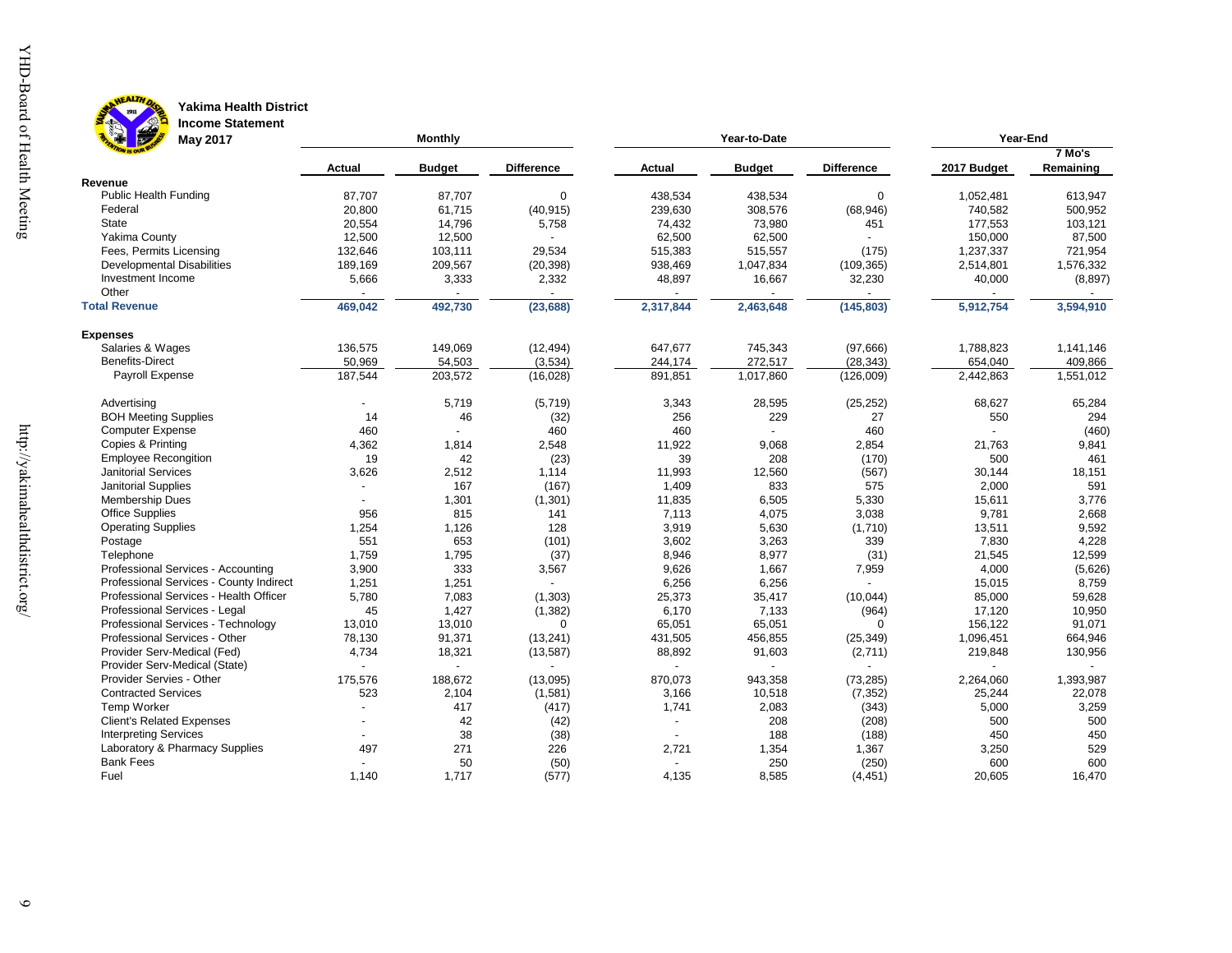



#### **Yakima Health District Income Statement**

| <b>Formation</b><br>$ s-1 $<br>May 2017 |           | Monthly                  |                   |            | Year-to-Date  |                   | Year-End    |                     |  |
|-----------------------------------------|-----------|--------------------------|-------------------|------------|---------------|-------------------|-------------|---------------------|--|
|                                         | Actual    | <b>Budget</b>            | <b>Difference</b> | Actual     | <b>Budget</b> | <b>Difference</b> | 2017 Budget | 7 Mo's<br>Remaining |  |
| <b>Expenses (Cont.)</b>                 |           |                          |                   |            |               |                   |             |                     |  |
| Insurance                               | 3,165     | 3,165                    | 0                 | 15,823     | 15,823        |                   | 37,976      | 22,153              |  |
| <b>Miscellaneous</b>                    | 71        | $\overline{\phantom{0}}$ | 71                | 213        |               | 213               |             | (213)               |  |
| <b>Operating Rental &amp; Leases</b>    | 6,318     | 4,748                    | 1,570             | 28,237     | 23,739        | 4,499             | 56,973      | 28,736              |  |
| <b>Rent Storage</b>                     |           | 210                      | (210)             |            | 1,048         | (1,048)           | 2,514       | 2,514               |  |
| Repair & Maintenance                    | 755       | 1,473                    | (717)             | 9,735      | 7,365         | 2,370             | 17,675      | 7,940               |  |
| Small Tools & Minor Equipment           |           | 1,421                    | (1,421)           | 2,663      | 7,104         | (4, 442)          | 17,050      | 14,387              |  |
| Training                                | 300       | 435                      | (135)             | 5,352      | 2,177         | 3,175             | 5,225       | (127)               |  |
| Travel                                  | 5,550     | 5,693                    | (143)             | 25,190     | 28,465        | (3,275)           | 68,315      | 43,125              |  |
| <b>Utilities</b>                        | 1,716     | 2,148                    | (432)             | 8,732      | 10,738        | (2,006)           | 25,771      | 17,039              |  |
| Close Out Indirect Program              | (77, 217) | (73, 849)                | (3,368)           | (387, 523) | (369, 245)    | (18, 278)         | (886, 188)  | (498, 665)          |  |
| <b>Depreciation Expense</b>             | 6,972     |                          | 6,972             | 30,427     |               | 30,427            |             | (30, 427)           |  |
| Less Pass-Through Expenses              | (9, 411)  | (7,083)                  | (2,328)           | (37,906)   | (35, 417)     | (2,489)           | (85,000)    | (47,094)            |  |
| <b>Total Expenses</b>                   | 423,351   | 484,025                  | (60, 674)         | 2,172,340  | 2,420,125     | (247, 786)        | 5,808,301   | 3,635,961           |  |
| <b>Excess/(Loss on) Revenue</b>         | 45,691    | 8,704                    | 36,987            | 145,504    | 43,522        | 101,982           | 104,453     | (41, 051)           |  |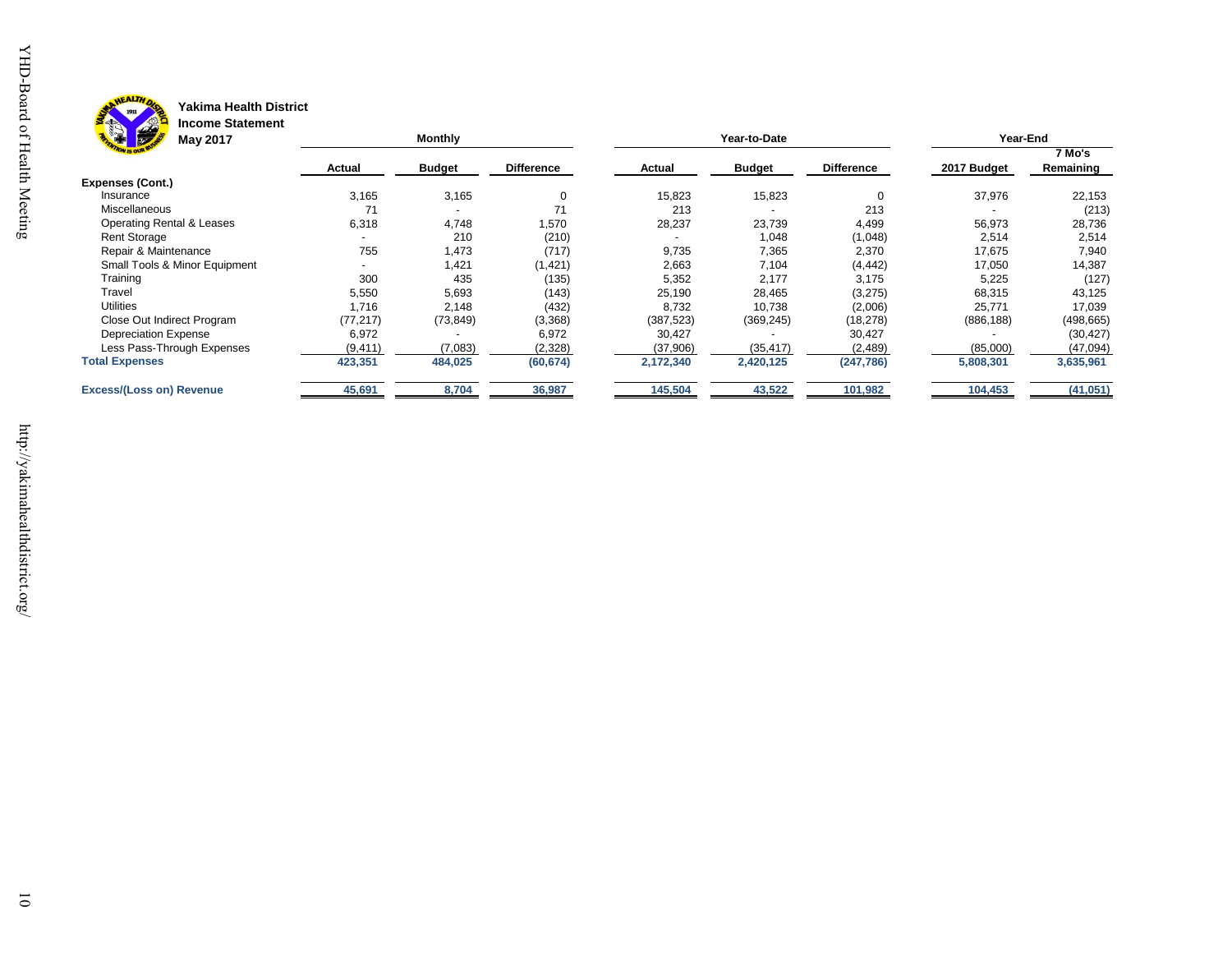| Preliminary Monthly Financial Summary by Program for May 2017 |                                                                              |              |                        |                  |                |                             | <b>Yrly Budget Rev</b> | <b>Yrly budget Exp</b>             |                             |                             |                                           |                                      |                                     |                                               |                                            |
|---------------------------------------------------------------|------------------------------------------------------------------------------|--------------|------------------------|------------------|----------------|-----------------------------|------------------------|------------------------------------|-----------------------------|-----------------------------|-------------------------------------------|--------------------------------------|-------------------------------------|-----------------------------------------------|--------------------------------------------|
|                                                               | <b>Budget YTD Percentage</b>                                                 | 41.67%       |                        |                  |                |                             |                        | 5,912,754                          | 5,808,301 Original          |                             |                                           |                                      |                                     |                                               |                                            |
|                                                               |                                                                              |              |                        |                  | 39.20%         | 36.07%                      |                        | 41.67%                             | 41.67%                      |                             |                                           |                                      |                                     |                                               |                                            |
|                                                               |                                                                              |              | Actual - Current Month |                  |                | Actual - Year to Date (YTD) |                        |                                    | Budget - Year To Date (YTD) |                             | <b>Budget Variance</b><br>from YTD actual | Year to date                         | Year to date                        | Admin &<br>Support<br>Programs                |                                            |
| Prog<br>No.                                                   | <b>Program Description</b>                                                   | Revenue      | Expense                | <b>Net</b>       | Revenue        | Expense                     | <b>Net</b>             | Revenue                            | Expense                     | <b>Net</b>                  | Amount (Over) or<br><b>Under Budget</b>   | <b>Actuals</b><br>(Expenses<br>only) | <b>Budget</b><br>(Expenses<br>only) | Amount<br>(Over) or<br>Under<br><b>Budget</b> | Comments                                   |
|                                                               | 111 YHD Vehicles                                                             |              |                        | 451              |                |                             | 1,735                  | $\sim$                             | (615)                       | 615                         | 1.120                                     |                                      |                                     |                                               |                                            |
|                                                               |                                                                              |              |                        |                  |                |                             |                        |                                    |                             |                             |                                           |                                      |                                     |                                               | reasurer's Investment pool                 |
| 100 <sub>1</sub>                                              | Administrator & Health Officer                                               | 5,666        | (0)                    | 5,666            | 48,897         | (0)                         | 48.897                 | 16,667                             |                             | 16.658                      | 32.239                                    | 146,334                              | 136,200                             | (10.134)                                      | allocated unrealized gain/loss.            |
| 110                                                           | <b>Information Systems</b>                                                   | n.           | $\Omega$               | (0)              |                | $\overline{0}$              | (0)                    | a.                                 | $\Omega$                    | (0)                         | $\Omega$                                  | 18.488                               | 11.740                              | (6,748)                                       |                                            |
|                                                               |                                                                              |              |                        |                  |                |                             |                        |                                    |                             |                             |                                           |                                      |                                     |                                               |                                            |
| 113<br>120                                                    | <b>Strategic Planning and Partnership</b><br>Community Health Administration | 7.987        | 11.280                 | (3.293)          | 46.559         | 41.931<br>$\Omega$          | 4.628<br>(0)           | 52.896<br>$\overline{\phantom{a}}$ | 61.071                      | (8.175)<br>(2)              | 12.803<br>$\mathcal{P}$                   | 5,580                                | 27,440                              | 21,860                                        |                                            |
| 130                                                           | <b>Building, Fixtures</b>                                                    |              |                        | (0)              |                |                             |                        |                                    | (23,760)                    | 23,760                      | (23, 760)                                 | 26,146                               | 29,955                              | 3,809                                         |                                            |
|                                                               | 150 EH Administration                                                        | $\sim$       | (0)                    | $\overline{0}$   | $\sim$         | $\Omega$                    | (0)                    | $\sim$                             | (7)                         | $\overline{7}$              | (7)                                       | 43.817                               | 60,655                              | 16,838                                        |                                            |
| 160                                                           | <b>Susiness Management</b>                                                   |              |                        |                  |                |                             |                        |                                    | (8)                         | $\mathsf{R}$                | (8)                                       | 137,208                              | 101,538                             | (35, 670)                                     |                                            |
| 161                                                           | ssets Replacement/PERS 1                                                     |              | 130                    | (130)            | 7,626          | 7,756                       | (130)                  | $\omega$                           | 10,973                      | (10, 973)                   | 10,843                                    |                                      |                                     |                                               |                                            |
| 170                                                           | Personnel                                                                    |              |                        |                  |                |                             |                        |                                    |                             | (1)                         | $\blacktriangleleft$                      | 9,950                                | 1.725                               | (8,225)                                       |                                            |
|                                                               | 171 Agency Training                                                          | 2,959        | 3,546                  | (587)            | 4,428          | 4,428                       | $\sim$                 | 1,836                              | 2,118                       | (282)                       | 282                                       |                                      |                                     |                                               |                                            |
| 172                                                           | HR Legal/Sound Employment                                                    | 6,063        | $\sim$                 | 6,063            | 30,317         | 17,500                      | 12,817                 | 30,318                             | 35,007                      | (4,689)                     | 17,507                                    |                                      |                                     |                                               | Reduced HR Fee                             |
|                                                               |                                                                              |              |                        |                  |                |                             |                        |                                    |                             |                             |                                           |                                      |                                     |                                               |                                            |
| 221<br>225                                                    | Health Outcome Proj-Pregnant Women<br><b>Child Death Review</b>              | 1,625<br>591 | 2,101                  | (476)<br>591     | 2,605<br>2,956 | 3,366                       | (761)<br>2,956         | 16,895<br>2,956                    | 16,897<br>3,411             | (1)<br>(455)                | (760)<br>3,411                            |                                      |                                     |                                               |                                            |
| 290                                                           | Medicaid Admin Match-YHD                                                     | $\sim$       | 1,176                  | (1, 176)         | 15,008         | 5,092                       | 9,916                  | 29,914                             | 13,833                      | 16,081                      | (6, 165)                                  |                                      |                                     |                                               |                                            |
| 309                                                           | <b>Medical Records</b>                                                       | 616          | 236                    | 380              | 3,182          | 1,233                       | 1,950                  | 2,997                              | 3,460                       | (463)                       | 2.412                                     |                                      |                                     |                                               |                                            |
| 320                                                           | DOHCC - Immunizations                                                        | 2,881        | 2,881                  |                  | 5,802          | 5,818                       | (16)                   | 5,417                              | 5,413                       | $\overline{4}$              | (21)                                      |                                      |                                     |                                               |                                            |
| 321                                                           | OOHCC-Prenatal Hep B                                                         | 1,806        | 1,144                  | 663              | 20,975         | 18,522                      | 2,453                  | 8,009                              | 8,520                       | (511)                       | 2,964                                     |                                      |                                     |                                               |                                            |
| 325                                                           | <b>State Vaccine Monitoring</b>                                              | 2,480        | 2,480                  | $\omega$         | 5,430          | 6,045                       | (615)                  | 14,323                             | 14,326                      | (3)                         | (612)                                     |                                      |                                     |                                               |                                            |
| 329                                                           | PPHF Vtrecks IIS Interface                                                   | $\sim$       | $\sim$                 | $\sim$           | 700            | 700                         | $\sim$                 | $\sim$                             | $\sim$                      | $\mathcal{L}^{\mathcal{L}}$ | $\sim$                                    |                                      |                                     |                                               |                                            |
| 331                                                           | STD - DOH staff                                                              | 686          | 686                    | $\sim$           | 3,309          | 3,309                       | $\sim$                 | 3,145                              | 3,146                       | (1)                         |                                           |                                      |                                     |                                               |                                            |
| 332                                                           | STD-Yakima                                                                   | 16.879       | 12.204                 | 4,674            | 81.132         | 68.347                      | 12,786                 | 84.276                             | 97.295                      | (13,019)                    | 25,804                                    |                                      |                                     |                                               | Emp Salary down due to missing<br>2 FTE's. |
|                                                               |                                                                              |              |                        |                  |                |                             |                        |                                    |                             |                             |                                           |                                      |                                     |                                               |                                            |
| 349                                                           | <b>Tuberculosis Program</b>                                                  | 18,731       | 20,415                 | (1,684)          | 110,718        | 102,891                     | 7,827                  | 103,811                            | 108,628                     | (4, 817)                    | 12,643                                    |                                      |                                     |                                               |                                            |
|                                                               | 352 Adult Viral Hepatitis                                                    | 2,192        | 3,097                  | (905)            | 22,187         | 19,645                      | 2,542                  | 17,733                             | 19,427                      | (1,694)                     | 4,236                                     |                                      |                                     |                                               | Emp Salary down due to missing             |
| 390                                                           | <b>Other Comm Diseases</b>                                                   | 29,719       | 30,027                 | (307)            | 139,277        | 123,278                     | 15,999                 | 148,598                            | 171,575                     | (22, 977)                   | 38,976                                    |                                      |                                     |                                               | ? FTE's.                                   |
| 430                                                           | Colon Screening                                                              | 1,561        | 1,409                  | 152              | 8,563          | 7,717                       | 846                    | 9,356                              | 9,468                       | (112)                       | 958                                       |                                      |                                     |                                               |                                            |
| 431                                                           | <b>Breast/Cervical Cancer-Direct</b><br>Services/Operation                   | 9,154        | 10,612                 | (1, 458)         | 148,183        | 144,255                     | 3,928                  | 142,146                            | 133,813                     | 8,333                       | (4, 405)                                  |                                      |                                     |                                               |                                            |
| 432                                                           | Komen Funding                                                                | $\sim$       | $\sim$                 | $\sim$           | 3,560          | 3,560                       | $\sim$                 | 2,665                              | 2,667                       | (2)                         | $\mathfrak{p}$                            |                                      |                                     |                                               |                                            |
|                                                               |                                                                              |              |                        |                  |                |                             |                        |                                    |                             |                             |                                           |                                      |                                     |                                               | A budgeted deficit is driving the          |
| 441                                                           | <b>BCHP-Region: Mgmt. Costs</b>                                              | 17,138       | 15,637                 | 1,501            | 58,849         | 45,334                      | 13,514                 | 64,337                             | 77,676                      | (13, 339)                   | 26,853                                    |                                      |                                     |                                               | overage.                                   |
| 520<br>522                                                    | <b>Drinking Water</b><br><b>Water Quality- Sanitary Survey</b>               | 5.940        | 2.037<br>1,711         | 3.903<br>(1,711) | 12.980<br>249  | 13.199<br>6,867             | (219)<br>(6,618)       | 7.992<br>6,167                     | 5.285<br>3,828              | 2.707<br>2,338              | (2.925)<br>(8,956)                        |                                      |                                     |                                               |                                            |
| 529                                                           | <b>Water Quality/Nitrate Survey</b>                                          | $\sim$       | $\sim$                 | $\sim$           | $\sim$         | $\sim$                      | $\sim$                 | $\sim$                             | $\sim$                      | $\sim$                      | $\sim$                                    |                                      |                                     |                                               |                                            |
| 523                                                           | <b>OCE Well Drilling Inspections</b>                                         | $\sim$       | 183                    | (183)            | 2,700          | 1,434                       | 1,266                  | 10,281                             | 6,906                       | 3,375                       | (2, 110)                                  |                                      |                                     |                                               |                                            |
| 530                                                           | Solid Waste Permits/Tonnage                                                  | 5,927        | 4,486                  | 1,441            | 26,153         | 30,714                      | (4, 561)               | 25,617                             | 23,288                      | 2,328                       | (6,889)                                   |                                      |                                     |                                               |                                            |
| 531                                                           | Solid Waste Nuisances                                                        | 3,526        | 2,023                  | 1,504            | 17.122         | 9,335                       | 7,787                  | 26,629                             | 23,967                      | 2,663                       | 5,125                                     |                                      |                                     |                                               |                                            |
| 532                                                           | Solid Waste Facilities                                                       | 2,521        | 456                    | 2,065            | 12,202         | 1,641                       | 10,561                 | 14,333                             | 12,833                      | 1,500                       | 9,061                                     |                                      |                                     |                                               |                                            |
| 533                                                           | <b>Bio-Solids</b>                                                            | 224          | 453                    | (229)            | 3,225          | 1,253                       | 1,972                  | 3.217                              | 2,287                       | 930                         | 1.042                                     |                                      |                                     |                                               |                                            |
|                                                               | 534 Proper Syringes Program Outreach                                         | 636          | 1.018                  | (383)            | 2.040          | 3.261                       | (1.220)                | 1.500                              | 774                         | 726                         | (1.946)                                   |                                      |                                     |                                               |                                            |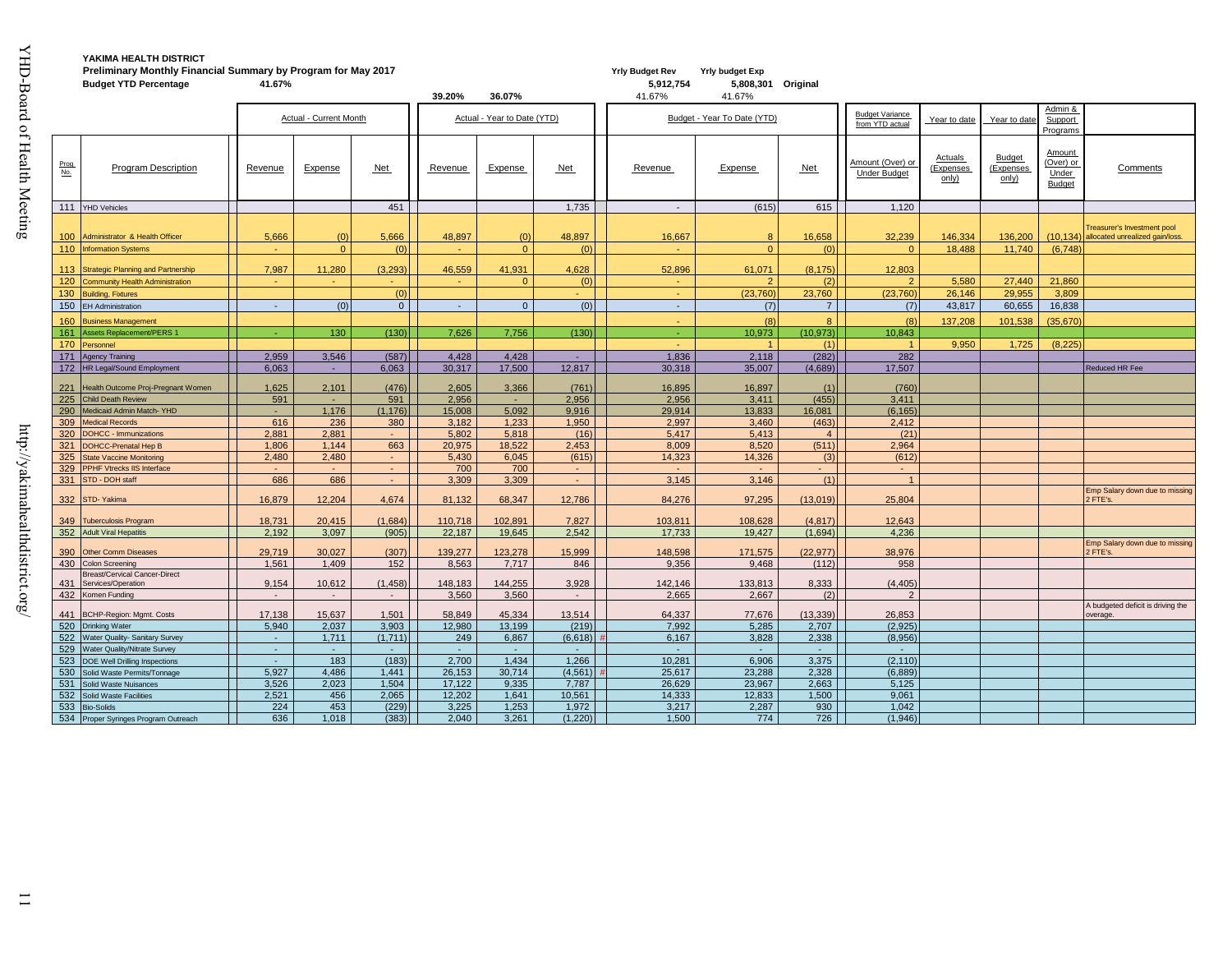|             | Preliminary Monthly Financial Summary by Program for May 2017 |         |                        |                          |           |                             |           | <b>Yrly Budget Rev</b>   | <b>Yrly budget Exp</b>      |                          |                                         |                               |                                     |                                               |                                                                              |
|-------------|---------------------------------------------------------------|---------|------------------------|--------------------------|-----------|-----------------------------|-----------|--------------------------|-----------------------------|--------------------------|-----------------------------------------|-------------------------------|-------------------------------------|-----------------------------------------------|------------------------------------------------------------------------------|
|             | <b>Budget YTD Percentage</b>                                  | 41.67%  |                        |                          |           |                             |           | 5,912,754                | 5,808,301                   | Original                 |                                         |                               |                                     |                                               |                                                                              |
|             |                                                               |         |                        |                          | 39.20%    | 36.07%                      |           | 41.67%                   | 41.67%                      |                          |                                         |                               |                                     |                                               |                                                                              |
|             |                                                               |         | Actual - Current Month |                          |           | Actual - Year to Date (YTD) |           |                          | Budget - Year To Date (YTD) |                          | <b>Budget Variance</b>                  |                               |                                     | Admin &                                       |                                                                              |
|             |                                                               |         |                        |                          |           |                             |           |                          |                             |                          | from YTD actual                         | Year to date                  | Year to date                        | Support<br>Programs                           |                                                                              |
| Prog<br>No. | <b>Program Description</b>                                    | Revenue | Expense                | <b>Net</b>               | Revenue   | Expense                     | Net       | Revenue                  | Expense                     | Net                      | Amount (Over) or<br><b>Under Budget</b> | Actuals<br>(Expenses<br>only) | <b>Budget</b><br>(Expenses<br>only) | Amount<br>(Over) or<br>Under<br><b>Budget</b> | Comments                                                                     |
|             | 540 OSS & Land Develop                                        | 31,365  | 25,847                 | 5,518                    | 131,612   | 124,995                     | 6,617     | 119,434                  | 108,766                     | 10,668                   | (4,050)                                 |                               |                                     |                                               |                                                                              |
|             | 550 Vector                                                    | 746     | 668                    | 78                       | 3.731     | 3.096                       | 636       | 3,731                    | 4.311                       | (580)                    | 1,215                                   |                               |                                     |                                               |                                                                              |
|             | 560 Food Inspections                                          | 26,597  | 26,599                 | (3)                      | 162,928   | 158,840                     | 4,088     | 157,845                  | 152,590                     | 5,255                    | (1, 167)                                |                               |                                     |                                               |                                                                              |
|             | 561 Food Education                                            | 18,313  | 2,330                  | 15,983                   | 30,921    | 13,074                      | 17,847    | 33,510                   | 38,859                      | (5,349)                  | 23,196                                  |                               |                                     |                                               |                                                                              |
|             | 562 School Food Program                                       |         | 3,124                  | (3, 124)                 | 1,497     | 4,118                       | (2,621)   | 8,458                    | 6,308                       | 2,150                    | (4,771)                                 |                               |                                     |                                               |                                                                              |
|             | 563 Itinerant Food Program                                    | 5,798   | 3,904                  | 1,894                    | 12,067    | 7,549                       | 4,518     | 14,088                   | 14,771                      | (683)                    | 5,201                                   |                               |                                     |                                               |                                                                              |
|             | 580 Water Recreation & Camps                                  | 23,390  | 7,487                  | 15,903                   | 36,754    | 19,203                      | 17,551    | 24,021                   | 22,740                      | 1,281                    | 16,270                                  |                               |                                     |                                               |                                                                              |
|             | 680 Developmental Disability                                  | 189,169 | 189,282                | (113)                    | 938,469   | 934,743                     | 3,726     | 0.047,834                | .049.213                    | (1, 379)                 | 5,105                                   |                               |                                     |                                               |                                                                              |
|             | 710 Vital Records                                             | 18,239  | 16,862                 | ,377                     | 92,322    | 75,048                      | 17,274    | 90,000                   | 60,264                      | 29,736                   | (12, 462)                               |                               |                                     |                                               |                                                                              |
|             | 790 Epidemiology                                              | 5.772   | 3,792                  | 1.980                    | 40,935    | 39,500                      | 1,435     | 28,860                   | 33.321                      | (4, 462)                 | 5,896                                   |                               |                                     |                                               |                                                                              |
|             | 794 PHERP-Bio Terrorism                                       | 1,422   | 1,422                  | $\sim$                   | 16,066    | 16,066                      | $\sim$    | 78,230                   | 79,649                      | (1, 419)                 | 1,419                                   |                               |                                     |                                               |                                                                              |
|             | 811 Assessment                                                | 721     |                        | 721                      | 3.607     | 425                         | 3,182     | 3,607                    | 4.167                       | (560)                    | 3,742                                   |                               |                                     |                                               |                                                                              |
|             | 888 Indirect Cost Rate Allocation                             |         |                        | (11,056)                 |           |                             | (78, 409) | $\overline{\phantom{a}}$ |                             | $\overline{\phantom{a}}$ | (78, 409)                               |                               |                                     |                                               | Indirect allocation loss due to<br>expenses being down in direct<br>programs |
|             | 999 Printers & Copiers                                        |         |                        | $\overline{\phantom{a}}$ |           |                             | (579)     | $\overline{\phantom{a}}$ | (8, 345)                    | 8,345                    | (8,924)                                 |                               |                                     |                                               |                                                                              |
|             | <b>GRAND TOTAL</b>                                            | 469,042 | 412,745                | 45,691                   | 2,317,844 | 2,095,087                   | 145,504   | 2,463,648                | 2,420,125                   | 43,522                   | 101,982                                 |                               |                                     |                                               |                                                                              |

#### **TOTALS BY DEPARTMENT**

| Personal Health Program          | 2.216   | 3.277   | (1,061)  | 20.569    | 8.458     | 12.111    | 49.765    | 34,140    | 15.625    | (3,514)   |
|----------------------------------|---------|---------|----------|-----------|-----------|-----------|-----------|-----------|-----------|-----------|
| Breast & Colon Program           | 27,852  | 27,657  | 195      | 219.155   | 200,866   | 18,288    | 218,504   | 223.623   | (5, 120)  | 23,408    |
| <b>Adult Hepatitis Program</b>   | 2.192   | 3,097   | (905)    | 22.187    | 19,645    | 2,542     | 17,733    | 19,427    | (1,694)   | 4,236     |
| Communicable Disease Prog        | 80,292  | 73,865  | 6.427    | 415.067   | 370.068   | 44,999    | 403.042   | 449.850   | (46,808)  | 91,807    |
| Environ. Health Program          | 126,406 | 83,749  | 42,657   | 472.248   | 414.644   | 57,604    | 535,054   | 507,156   | 27,898    | 29,707    |
| Developmental Disability Program | 189,169 | 189,282 | (113)    | 938,469   | 934,743   | 3,726     | 1,047,834 | 1,049,213 | (1, 379)  | 5,105     |
| Admin & Support                  | 13.653  | 11,280  | 2.373    | 95.456    | 41,931    | 53,525    | 69,563    | 37.315    | 32,248    | 21,277    |
| Internal Serv- Vehicles/Copiers  |         |         | 451      |           |           | 1,155     |           | (8,959)   | 8,959     | (7,804)   |
| Indirect cost Rate Allocation    |         |         | (11,056) |           |           | (78, 409) |           |           | -         | (78, 409) |
| Vital Records                    | 18.239  | 16.862  | .377     | 92.322    | 75.048    | 17,274    | 90,000    | 60.264    | 29,736    | (12, 462) |
| <b>Assets replacements/PERS1</b> |         | 130     | (130)    | 7.626     | 7,756     | (130)     |           | 10,973    | (10, 973) | 10,843    |
| Agency Trg/HR Legal/Sound        |         |         |          |           |           |           |           |           |           |           |
| Employment                       | 9,023   | 3,546   | 5,477    | 34,746    | 21.928    | 12,817    | 32,154    | 37,125    | (4,971)   | 17,788    |
|                                  | 469.042 | 412.745 | 45.691   | 2.317.844 | 2.095.087 | 145.504   | 2,463,648 | 2.420.125 | 43,522    | 101,982   |

#### **Reconcilaition to Income Statement**

**Activities of Pass-Through & Indirect Programs**

| 111 YHD Vehicles                          | (451)                    | (1.735)   |
|-------------------------------------------|--------------------------|-----------|
| 888 Indirect Costs Programs               | 11.056                   | 78.409    |
| 999 Printing/Copiers                      | $\overline{\phantom{0}}$ | 579       |
|                                           | 10,606                   | 77,253    |
| <b>Reconciliation to Income Statement</b> | 423.351                  | 2.172.340 |

http://yakimahealthdistrict.org/